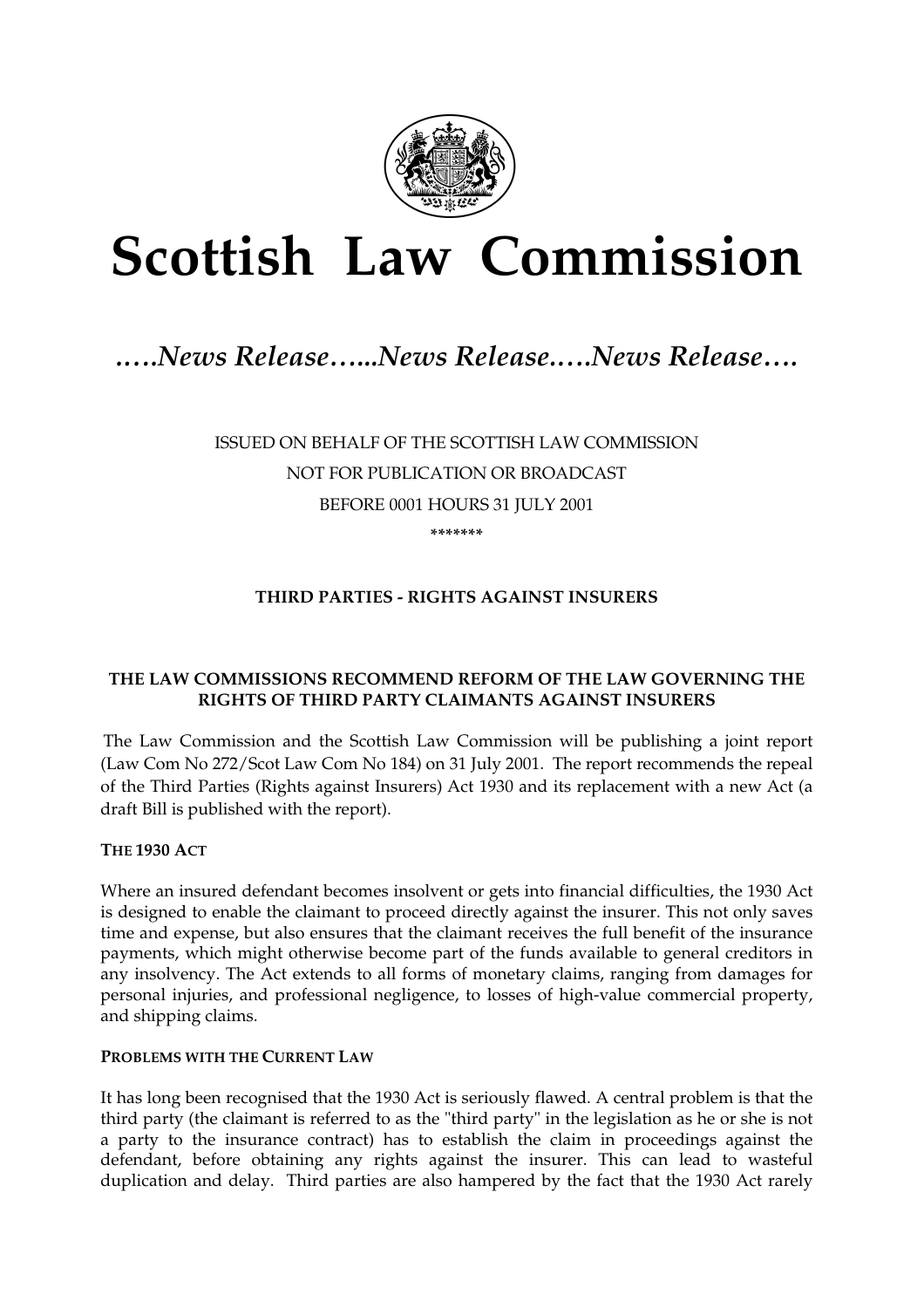entitles them to details of the insurance position before they issue proceedings. A number of other problems, arising from developments in insolvency law and insurance practice, have recently come to light. Some examples can be given from decided cases:-

- (1) Mrs Bradley suffered from a lung disease, and wished to claim against her exemployer, D Ltd. As D Ltd had been wound up some years previously, her only hope was a claim under the 1930 Act against D Ltd's insurer. However, this claim failed. She could not sue the insurer until she had proved her claim in proceedings against D Ltd. For this, she had first to apply to restore D Ltd to the register of companies. As the law then stood, her application to restore was out of time. Although these time-limits have since been extended, the problem of multiple proceedings remains. *Bradley v Eagle Star Insurance* [1989] 1 AC 957
- (2) A Building Society sued surveyors for a negligent valuation relating to a secured loan. The surveyors went into insolvent liquidation, and the society wished to evaluate its prospects of success in a future action against the insurers under the 1930 Act. It asked the court to require the liquidator, and the insurer, to supply documents relating to the insurance policy. The court refused, holding that the 1930 Act did not entitle the Woolwich to any documents, before it had established what it was owed. *Woolwich Building Society v Taylor and another* [1995] 1 BCLC 132
- (3) Tarbuck were solicitors for a claimant, Mrs Nicholson, in litigation against her landlord. She had legal expenses insurance. Before the solicitors had been paid, she was declared bankrupt. They sued the insurers under the 1930 Act, but failed. The judge held that the Act only applies to insurance for wrongdoing. It does not cover insurance for voluntary liabilities, such as the unpaid fees due from an otherwise blameless insolvent client. The same reasoning would apply to medical fees, covered by health insurance. (This case is subject to appeal.) *Tarbuck v Avon Insurance plc* [2001] 2 All ER 503
- (4) Sea Voyager Maritime Inc had a claim in negligence against Mr Bielecki over his role in negotiations for the purchase of a ship. By the time of the hearing, Mr Bielecki had entered into a "voluntary arrangement" with creditors, under which the creditors were obliged to accept less than the original value of their debts. Sea Voyager was held to be bound by the voluntary arrangement, with resulting difficulties for its claim against the insurers. *Sea Voyager v Bielecki*  [1999] 1 All ER 628

# **REFORM PROPOSALS**

Some of the key reforms in the draft Bill are:

# • **A new streamlined procedure to avoid wasteful litigation**

Under the draft Bill, a third party is entitled to resolve all issues relating to his or her claim in a single set of proceedings against the insurer.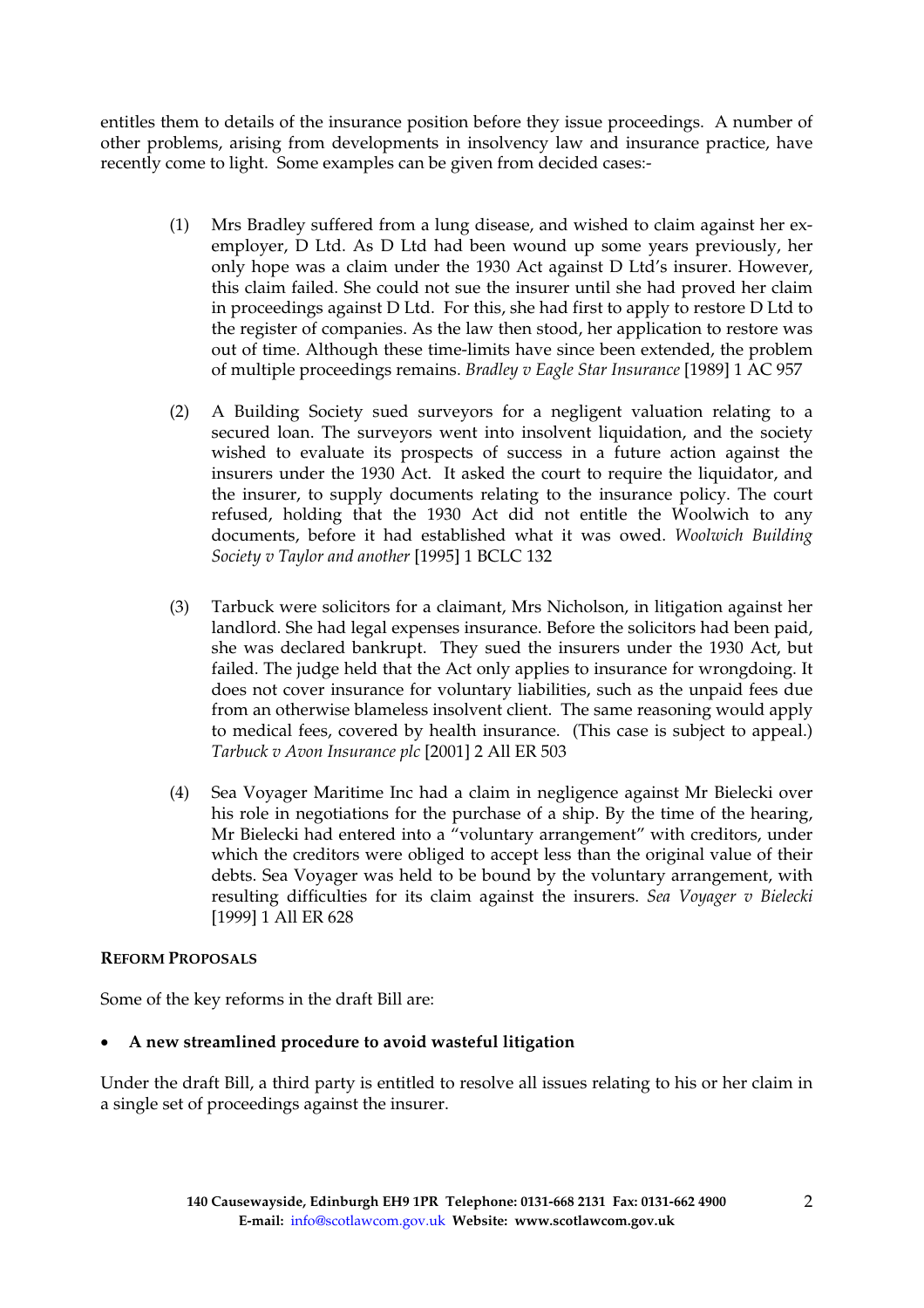### • **Improved rights to information about the insurance policy**

The original purpose of the right to information in the 1930 Act was to enable third parties to assess the value of their new insurance rights before they resort to the law. However, as the *Woolwich Building Society* case illustrates, the 1930 Act has not worked in this way. Third parties often face the stark choice of embarking on litigation or abandoning their claim, in ignorance of any details of the insurance policy on which their hopes rely. Under the draft Bill, third parties are entitled to information concerning the insurance policy from the outset.

#### • **Legal expenses and health insurance covered**

The omission of legal expenses insurance from the scope of the 1930 Act represents a serious obstacle to the government's aim that such insurance should play a wider role in the funding of litigation. In *Tarbuck* (above) Toulson J drew attention to some of the difficulties which might flow from the current law and called for reform. Under the draft Bill therefore a third party may claim directly against an insurer even if the insurance covers liabilities voluntarily incurred by the insured.

#### • **Voluntary procedures properly catered for**

It is not right that third parties faced with insureds who become involved in voluntary arrangements should be obliged to make, and involve other creditors in, expensive and time consuming applications to court. Under the draft Bill, a third party with rights against an insurer is not bound by a voluntary procedure to the extent of those rights.

The Bill also makes a number of detailed changes to improve or clarify the working of the 1930 scheme.

# **The Chairmen of the Commissions, Mr Justice Carnwath CVO and Lord Gill, said today:**

"Our proposals will bring the 1930 Act up to date, improve the rights of victims and reduce litigation, expense and delay."

#### **NOTES TO EDITORS**

1. The Scottish Law Commission and The Law Commission were set up by the Law Commissions Act 1965 to promote the reform of the law.

| 2. | THE SCOTTISH LAW COMMISSIONERS | THE LAW COMMISSIONERS                      |
|----|--------------------------------|--------------------------------------------|
|    | The Hon Lord Gill (Chairman)   | The Hon Mr Justice Carnwath CVO (Chairman) |
|    | Mr Patrick Hodge QC            | Professor Hugh Beale                       |
|    | Professor Gerard Maher         | Mr Stuart Bridge                           |
|    | Professor Joseph Thomson       | Professor Martin Partington                |
|    | Professor Kenneth Reid         | Judge Alan Wilkie QC                       |

3. The paper may be viewed at www.scotlawcom.gov.uk or www.lawcom.gov.uk or purchased from The Stationery Office Bookshops (£16.95).